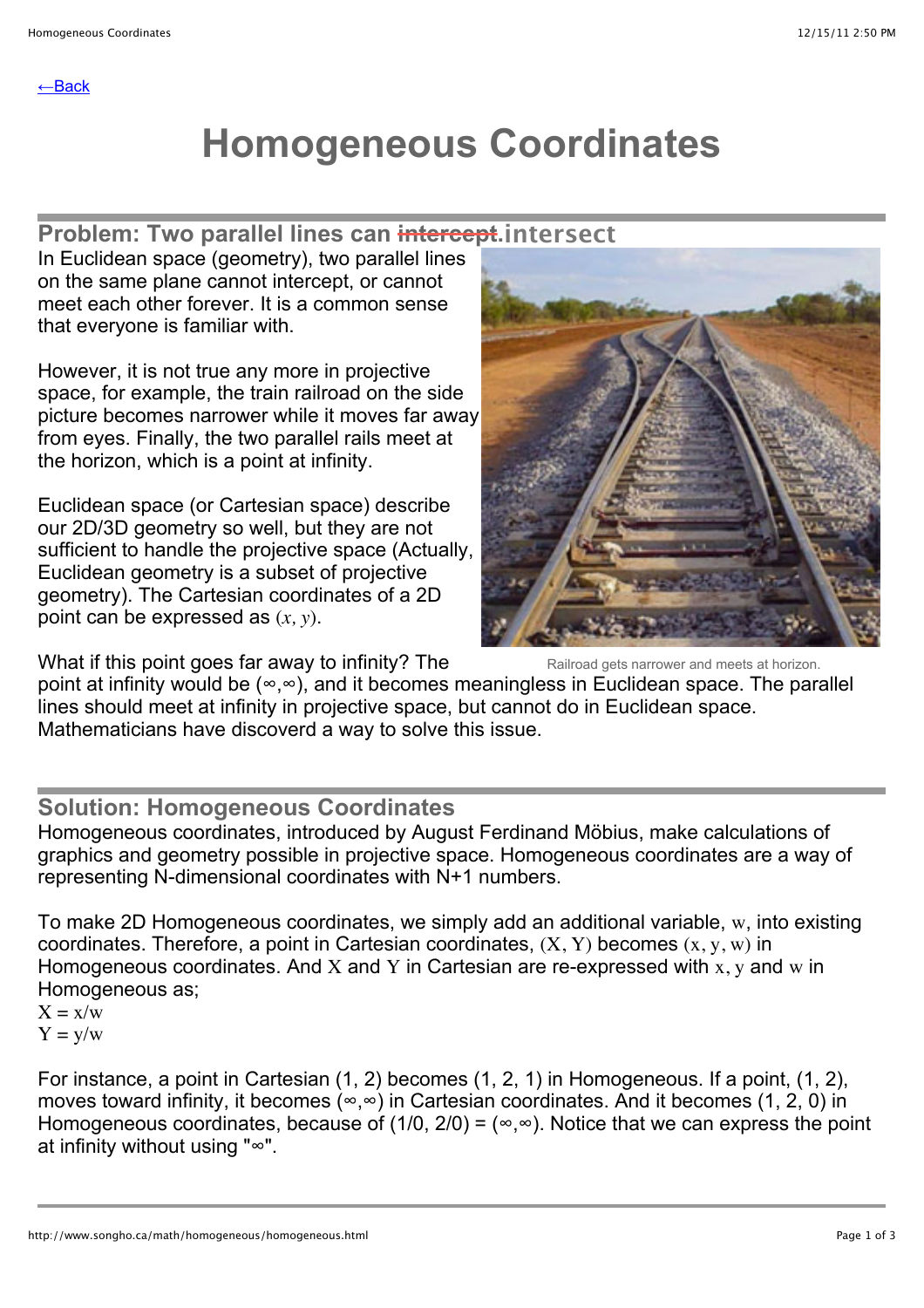#### **Why is it called "homogeneous"?**

As mentioned before, in order to convert from Homogeneous coordinates  $(x, y, w)$  to Cartesian coordinates, we simply divide  $x$  and  $y$  by  $w$ ;

$$
(x, y, w)
$$
  $\Leftrightarrow$   $\left(\frac{x}{w}, \frac{y}{w}\right)$   
Homogeneous Cartesian

Converting Homogeneous to Cartesian, we can find an important fact. Let's see the following example;

Homogeneous Cartesian  $\Rightarrow$   $\left(\frac{1}{3}, \frac{2}{3}\right)$ <br> $\Rightarrow$   $\left(\frac{2}{6}, \frac{4}{6}\right) = \left(\frac{1}{3}, \frac{2}{3}\right)$  $(1, 2, 3)$  $(2, 4, 6)$ 

$$
(4,8,12) \qquad \Rightarrow \quad \left(\frac{4}{12},\frac{8}{12}\right) = \left(\frac{1}{3},\frac{2}{3}\right)
$$

$$
(1a, 2a, 3a) \Rightarrow \left(\frac{1a}{3a}, \frac{2a}{3a}\right) = \left(\frac{1}{3}, \frac{2}{3}\right)
$$

As you can see, the points (1, 2, 3), (2, 4, 6) and (4, 8, 12) correspond to the same Euclidean point (1/3, 2/3). And any scalar product, (1a, 2a, 3a) is the same point as (1/3, 2/3) in Euclidean space. Therefore, these points are *"homogeneous"* because they represent the same point in Euclidean space (or Cartesian space). In other words, Homogeneous coordinates are scale invariant.

# **Proof: Two parallel lines can intercept. intersect**Consider the following linear system in Euclidean space;

 $Ax + By + C = 0$  $Ax + By + D = 0$ 

And we know that there is no solution for above equations because of  $C \neq D$ . If  $C = D$ , then two lines are identical (overlapped).

Let's rewrite the equations for projective space by replacing x and y to  $x/w$ ,  $y/w$  respectively.

$$
\begin{cases}\nA\frac{x}{w} + B\frac{y}{w} + C = 0 \\
A\frac{x}{w} + B\frac{y}{w} + D = 0\n\end{cases} \Rightarrow\n\begin{cases}\nAx + By + Cw = 0 \\
Ax + By + Dw = 0\n\end{cases}
$$

Now, we have a solution,  $(x, y, 0)$  since  $(C - D)w = 0$ ,  $\therefore w = 0$ . Therefore, two parallel lines meet at  $(x, y, 0)$ , which is the point at infinity.